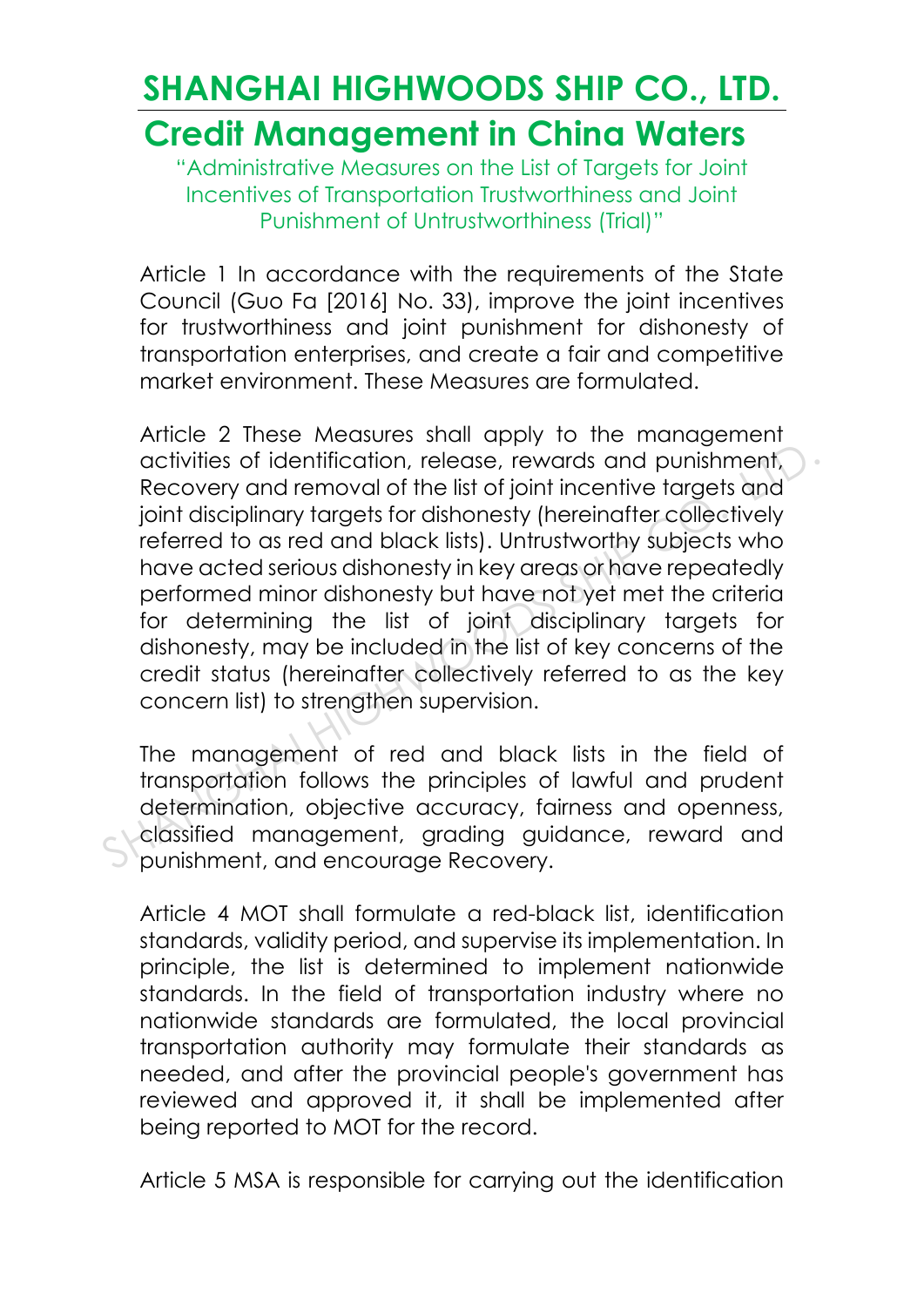of the transportation red and black list, and interprets the content and basis of the red and black list submitted for publication, and verifies its authenticity, accuracy and compliance responsible.

Article 6 Important references for identifying data sources for the trustworthy joint incentive target list (hereinafter collectively referred to as the red list) include:

(1) The information of the administrative counterparts who have been in good standing for a long period of time and have received provincial and above commendations by the transportation management department implementing credit classification and classification supervision;

(2) Information on the record of integrity behavior provided by the transportation industry association (academy) registered by the competent department of the provincial and higher associations; creair classification and classification supervision;<br>
(2) Information on the record of integrity behavior provided by<br>
the transportation industry association (academy) registered<br>
by the competent department of the provi

(3) Other information that can be used as the data source for red list certification.

Article 7 Important references for identifying data sources for the list of targets for joint disciplinary actions for dishonesty (hereinafter collectively referred to as blacklists) include:

(1) After the administrative department of transportation has made an administrative decision, it has the ability to perform but refuses to perform or evades execution, and seriously resists the government decision;

(2) Information reflecting the subject's untrustworthy status in terms of transportation administrative license, administrative punishment, administrative coercion, administrative confirmation, administrative inspection, administrative collection, administrative payment, etc.;

(3) Other information that can be used as the data source for blacklist identification.

Article 8 The main contents of the list information include:

(1) Basic information includes the names of legal persons and other organizations (or names of natural persons), unified social credit codes, global legal entity identification codes (LEI codes) (or citizenship numbers, civil society credit codes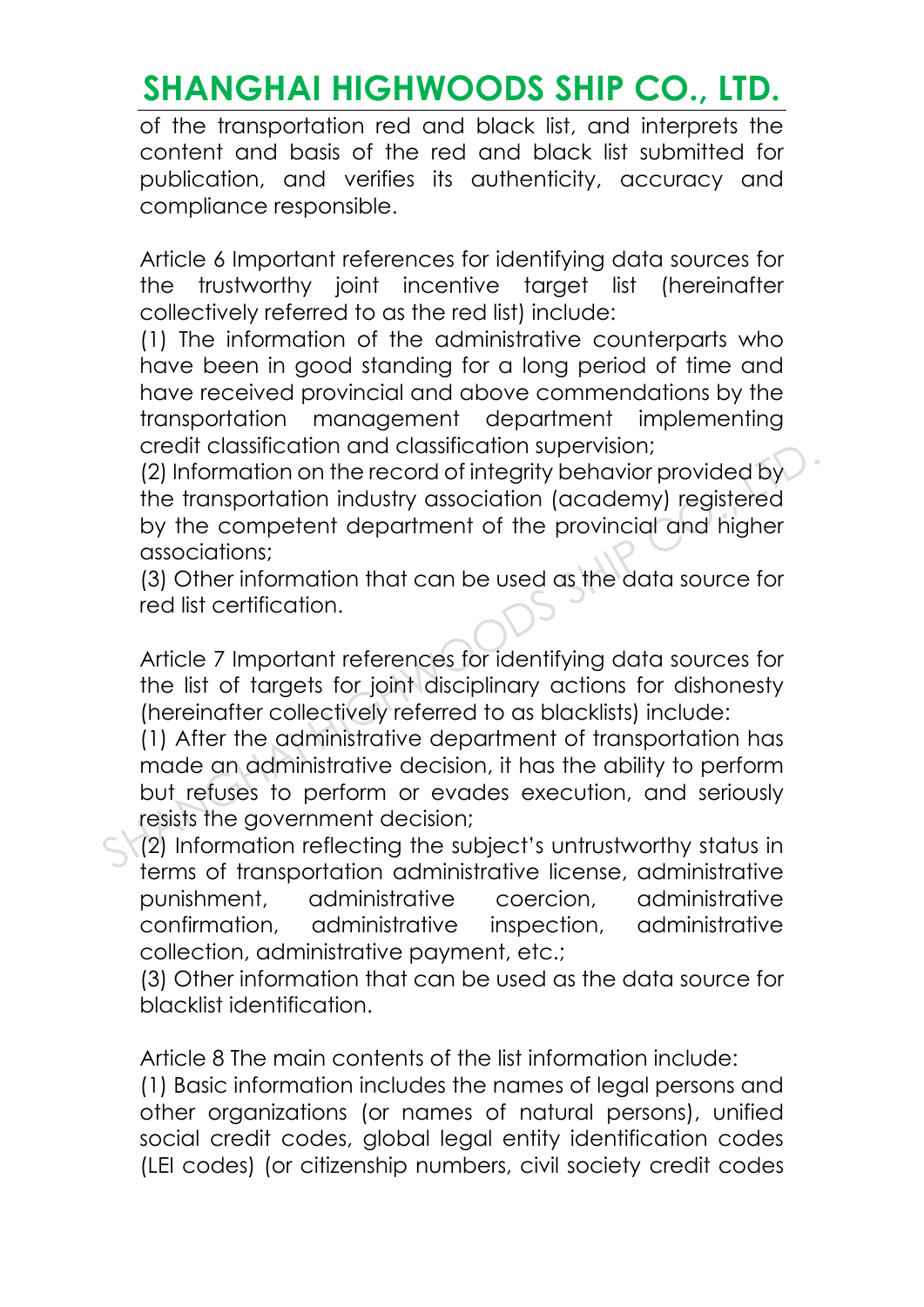of Hong Kong, Macao and Taiwan residents, Foreign national identification number), the name of the legal representative (or the person in charge of the unit, the main responsible person) and the type and number of their identity documents, and other information required by the specific red and black list system;

(2) The reasons for being included in the list, including the facts of determining honesty and trustworthiness or illegal and untrustworthy acts, the identification department (unit), identification basis, identification date, list validity period, etc.; (3) Relevant subjects are subject to joint rewards and punishments, credit Recovery, and implementation of list removal.

Article 9 MSA generates a red list after cross-checks it with the black list and key watch list in various fields in the nationwide transportation credit platform to ensure that the subjects that have been included in the black list and key watch list Not included in the red list. The red list after being selected shall be publicized through website. The publicity period is generally 10 working days. removal.<br>
Article 9 MSA generates a red list after cross-checks it with the<br>
black list and key watch list in various fields in the nationwide<br>
transportation credit platform to ensure that the subjects that<br>
have been inc

Article 10 MSA generates blacklists and performs publicity or notification procedures. The publicity should be implemented through the website, and the publicity period is generally 10 working days. The notification procedure is specified and implemented by the red and black list system in the relevant field. If a natural person intends to be included in the blacklist, the identification department (unit) shall organize the relevant unit to implement prior notice through messages, websites, mailing, newspapers, etc. Where laws and regulations already have relevant provisions, the provisions shall prevail. Before being released, the blacklist with no objections shall be crosschecked with the red list in various fields in the national transportation credit platform. If the main body of the black list has been included in the red list, it should promptly inform the national transportation credit platform to remove it from the red list.

Article 11 MSA submits the identified red and black lists,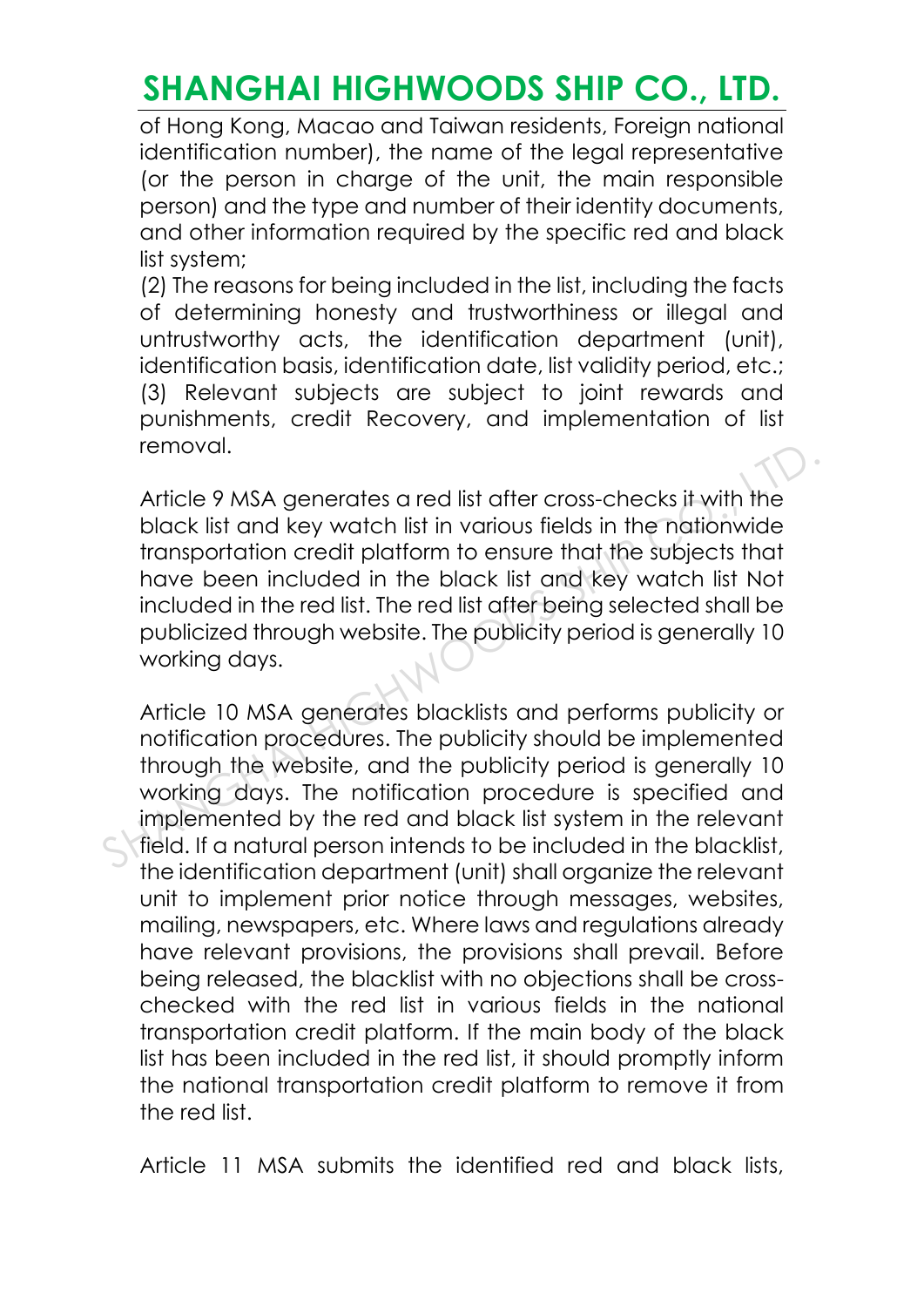focused attention lists and other information to MOT in accordance with the regulations, incorporates it into the nationwide transportation credit platform, establishes an industry joint reward and punishment information database, and implements dynamic management. At the same time, the Nationwide Transportation Credit Platform promptly forwards relevant information to the Nationwide Credit Platform and the Nationwide Enterprise Credit Information Publicity System.

Article 12 MOT shall publish a red and black list to the public through website, and may publicly publish a list of key watch list. If the information related to business secrets and personal privacy is opened with the written consent of the parties or if the department (unit) believes that non-disclosure may have a significant impact on public interests, it shall be disclosed in accordance with the law with necessary technical treatment. The release period of the list information is consistent with the period of validity of the list. The period of validity of the list is generally not more than 3 years, and it can be extended by 1 to 2 years for serious dishonesty. IIST. IT the Information related to business secrets and personal<br>privacy is opened with the written consent of the parties or if<br>the department (unit) believes that non-disclosure may have<br>a significant impact on public i

Article 13 If there is any objection to the list information to be published during the publicity period of the red-black list or the notification procedure, the parties have the right to make statements and defenses, and may file an objection application to the identification department (unit), and the identification department (unit) shall Check processing.

Article 14 Relevant units (individuals) may file an objection application and provide relevant materials in the following ways:

(1) Submit directly to the certification department (unit);

(2) Proposed through website, and transferred to the certification department (unit) for processing by the website.

Article 15 After receiving the objection application, the identification department (unit) shall conduct verification within 15 working days, make a decision to maintain, modify or withdraw the determination according to the relevant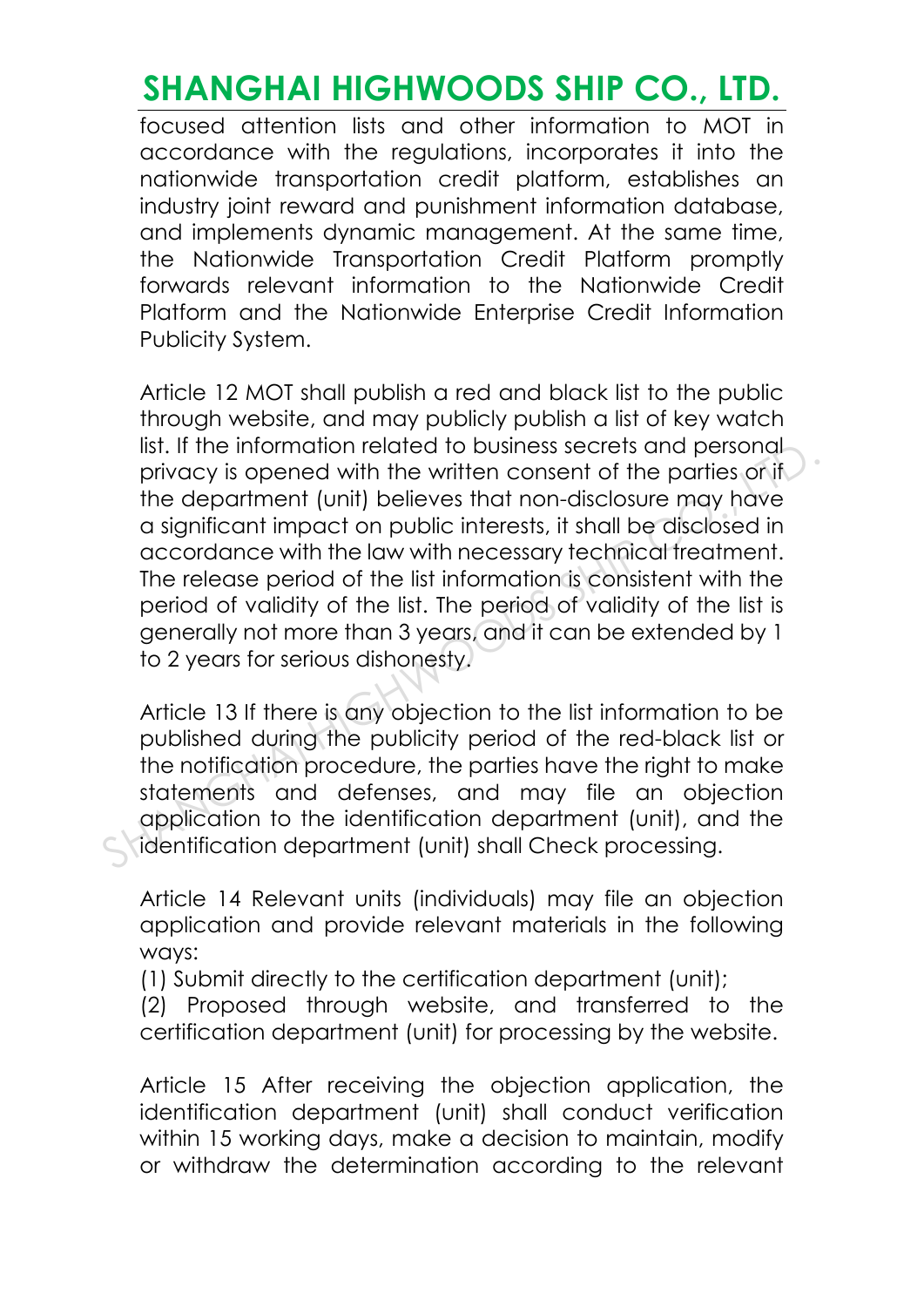regulations and verification results, and notify the applicant.

Article 16 MOT shall incorporate the information of the red and black lists into the nationwide credit platform by signing a joint memorandum of cooperation on trustworthiness and joint punishment for dishonesty, and relevant departments shall implement joint rewards and punishments in accordance with their responsibilities.

Article 17 According to the requirements of the State Council and the industry on joint awards and punishments, the competent transportation departments at all levels shall, in terms of government funding support, government procurement, bidding, production permits, qualification audits, market access, daily inspections, evaluation and evaluation, etc. Actively carry out the work of keeping promises and punishing untrustworthiness. Credit supervision functions should be embedded in business management systems and specific work processes in various fields of the industry to actively query and use information on red and black lists. rems of government tunding support, government<br>procurement, bidding, production permits, qualification<br>audits, market access, daily inspections, evaluation and<br>evaluation, etc. Actively carry out the work of keeping<br>promis

Article 18 The competent transportation departments at all levels shall, through appropriate ways, issue a warning to the credit subject of the key watch list and remind them of the validity period, implement disciplinary punishment measures in line with the degree of dishonesty.

Article 19 The main body of the blacklist shall correct untrustworthy behavior, eliminate adverse social impacts, and participate in the credit training organized by the leading unit of the construction of the social credit system of local governments or the transportation authority for credit Recovery.

Article 20 If a party has reached half a year from the date of being blacklisted, and fulfills its related obligations in accordance with the regulations and completes the rectification requirements, it may submit an application for Recovery. The procedure is as follows: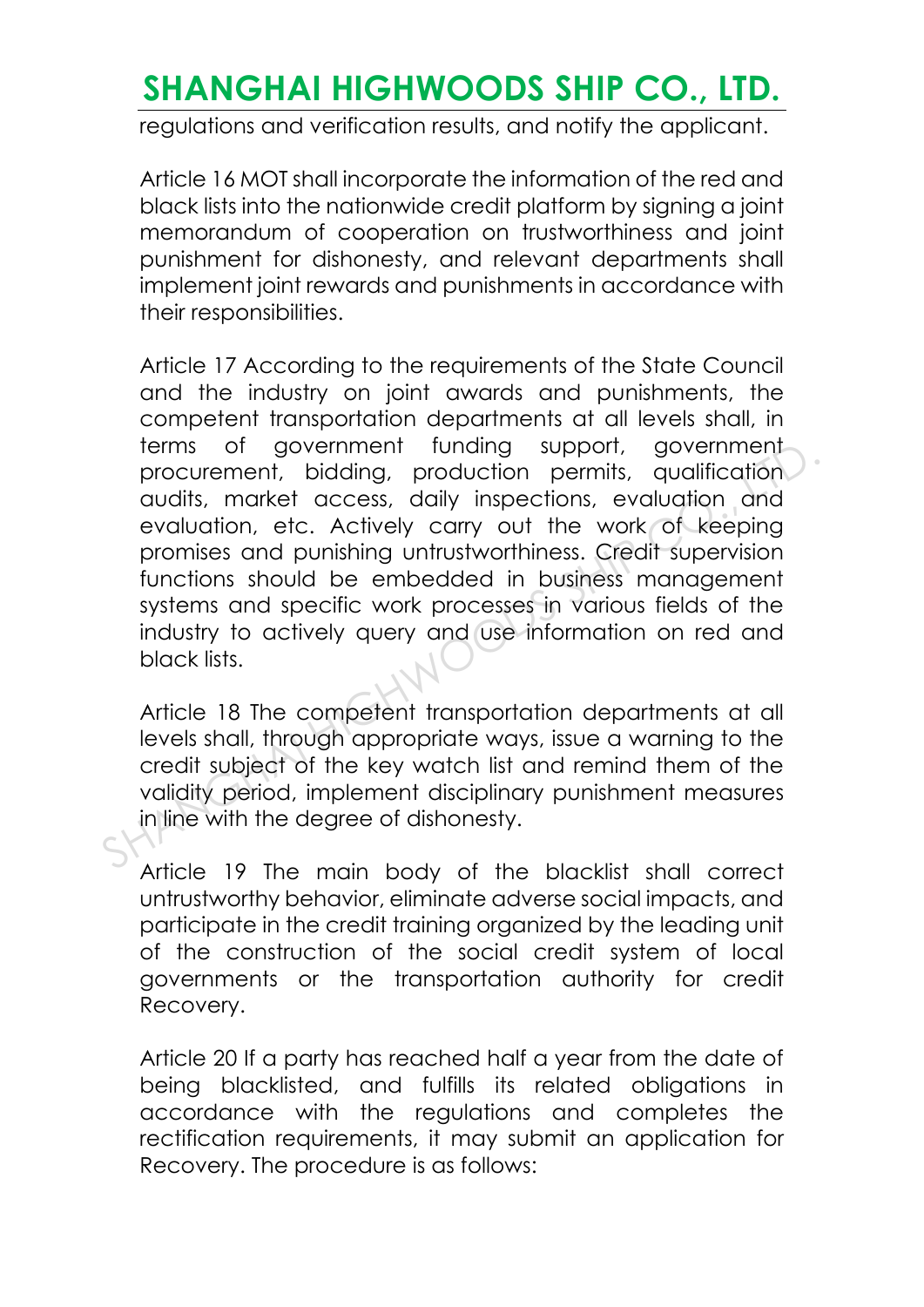(1) The applicant submits the "Credit Recovery Application" (Annex 1) and "Credit Recovery Commitment" (Annex 2).

(2) MSA shall confirm the conformity of the object of credit Recovery and the integrity of the application materials within 5 working days. If the application is not accepted, the applicant shall be informed with the reasons of the rejection. (3) The identification department (unit) checks the applicant's credit rectification situation and rectification results.

(4) The identification department (unit) shall make a "Credit Recovery Notice" (Annex 3) within 30 working days based on the verification results, promptly notify the applicant of the results of the credit Recovery process, and report to MOT for record, and copy the nationwide transport credit platform (5) The nationwide transportation credit platform should update the published information of the list on the websites within 5 working days according to the processing decision of the "Credit Recovery Notice", and the applicant's Letter of Commitment is publicized on website. The "Personal Credit Recovery Commitment" shall hide personal privacy information, and the time of publication shall be the same as the time limit of the blacklist originally published. record, and copy the nationwide transport creatr platform<br>
(5) The nationwide transportation credit platform should<br>
update the published information of the list on the websites<br>
within 5 working days according to the proc

Article 21 Any one of the following situations shall not be subject to credit Recovery:

(1) Less than one year before the last credit Recovery;

(2) Twice Recoverys in total within 3 years;

(3)Refusing to correct the dishonesty or not participating in the interview for no reason, failing to implement the agreed items in the interview, and failing to perform it after supervision;

(4) Other untrustworthy acts that Credit Recovery cannot be carried out in accordance with laws and regulations.

Article 22 The units in the blacklist may be removed from the blacklist if one of the following circumstances exists:

(1) No serious dishonest behavior again after the expiration date of the blacklist;

(2) The credit Recovery has been carried out and approved by authority;

(3) The administrative penalty and administrative compulsory decision on the blacklist is revoked according to law.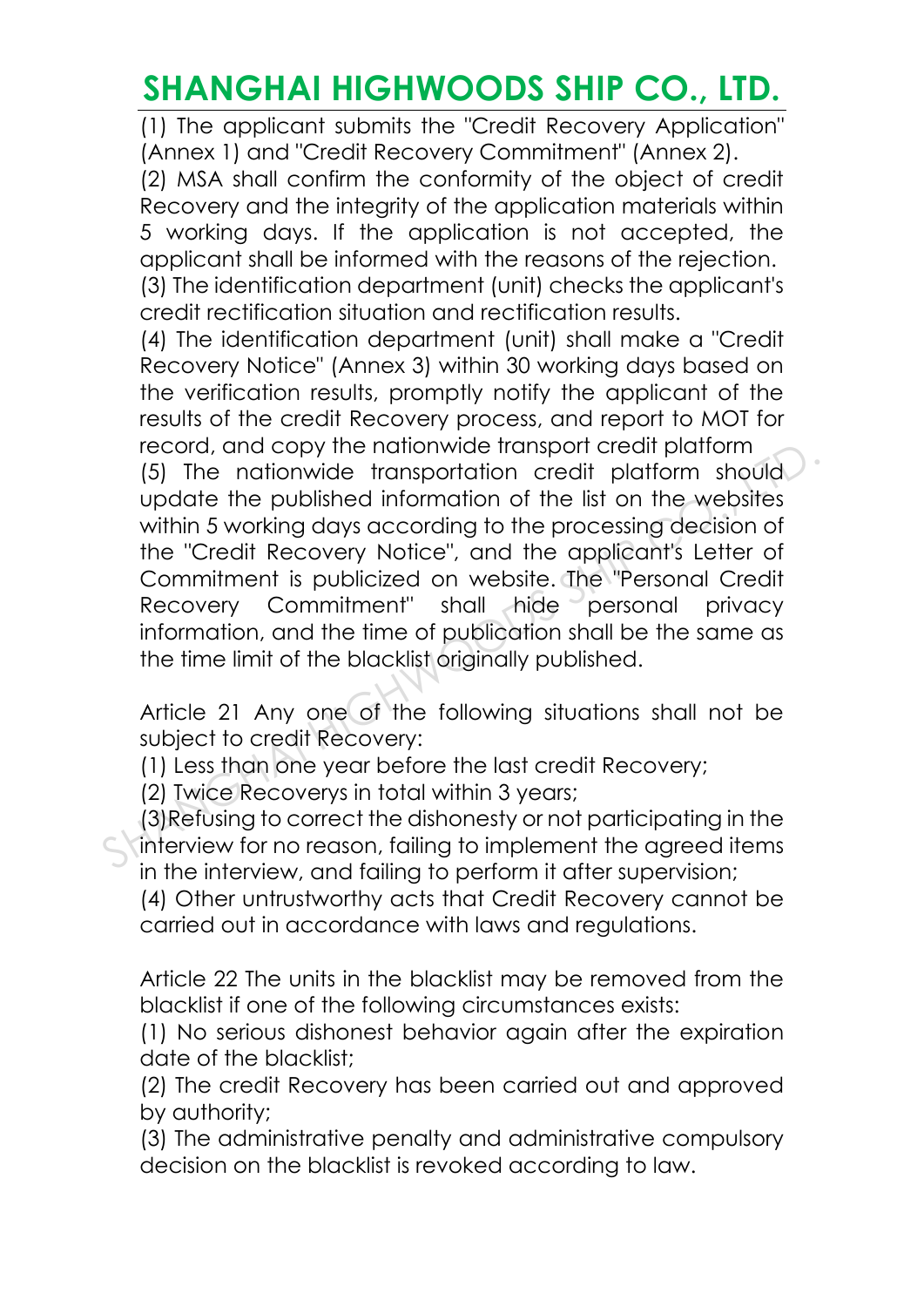Subjects of the blacklist removed as per the first two channels should be immediately included in the key watchlist. If similar dishonest behaviors occur again within the validity period of the key watchlist, they should be directly included in the blacklist. The validity period of the list is determined by the red and black list system in the corresponding field.

Article 23 The red list may be removed if it meets one of the following circumstances:

(1) The validity of the red list expires;

(2) Being included in the blacklist and key watch list by the relevant department within the validity period;

(3) It is found that there are bad behaviors such as improper use of the red list reward mechanism during the validity period.

Article 24 When carrying out management activities such as the identification, release, rewards and punishment, Recovery, and removal of red and black lists, MSA at all levels shall strictly abide by the confidentiality regulations, do a good job in database security protection, and prevent information from leakage. For those who deliberately or leak personal privacy information due to careless work, relevant units and personnel shall take consequence according to law. relevant department within the validity period;<br>
(3) It is found that there are bad behaviors such as improper<br>
use of the red list reward mechanism during the validity period.<br>
Article 24 When carrying out management acti

Article 25 MSA at all levels shall strengthen the management of the red and black list administration, and shall truthfully record and save the personnel, dates, cause, content and result of the conduct of the information entry, deletion, modification, and objection, Recovery and removal processing.

Article 26 MSA at all levels shall establish a red and black list information retention system, and the retention period shall not be less than the validity of the relevant list. If the subject is included in the list because wrong operation, the relevant information will not be saved.

Article 27 MOT shall be responsible for the guidance, coordination and supervision of the management of the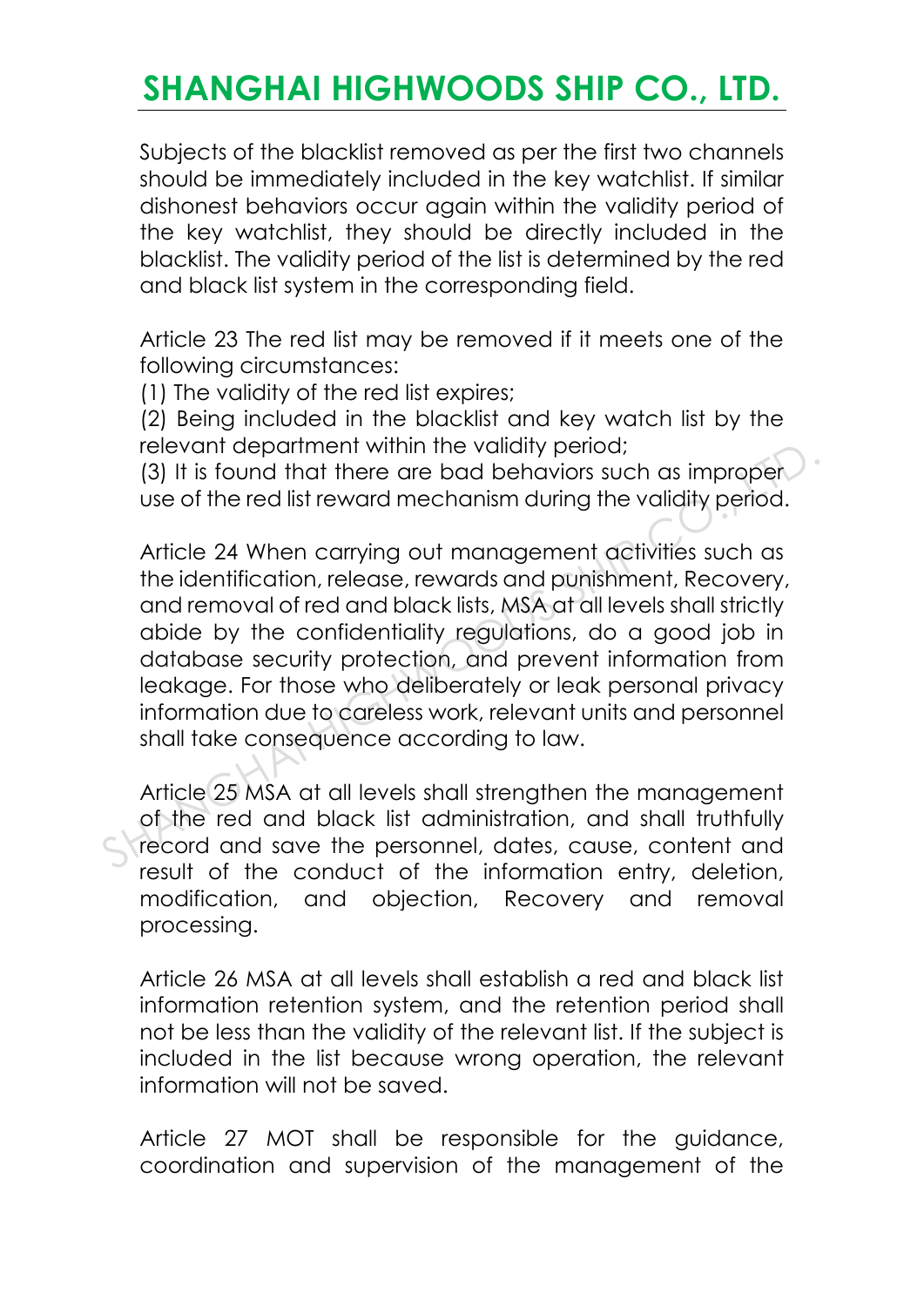transportation red-black list. MSA at all levels should implement the red and black list system in various fields of the industry and report the red and black list information in a timely manner in accordance with the regulations.

Article 28 If the identification department (unit) finds that the application materials conceal the true situation or falsify in the process of objection appeal and credit Recovery, the dishonesty acts shall be recorded and shared on nationwide transportation credit platform.

Article 30 The Measures shall be interpreted by the Policy Research Office of the Ministry of Transport.

Article 31 These Measures shall come into force on the date of promulgation (Dec.2018) and shall be valid for 5 years.

**Appendix:** (Agency appointment)

- 1. Transportation Credit Recovery Application
- 2. Unit Credit Recovery Commitment
- 3. Individual Credit Recovery Commitment



#### **"Maritime Supervision Regulations on Credit Management (Trial) in Jiangsu"**

Article 1 These regulations apply to activities such as credit information collection, list identification, incentives and punishment, and credit management in the field of maritime supervision in Jiangsu. Research Office of the Ministry of Iransport.<br>
Article 31 These Measures shall come into force on the date of<br>
promulgation (Dec.2018) and shall be valid for 5 years.<br>
Appendix: (Agency appointment)<br>
1. Transportation Cred

Article 2 Ships and their owners, operators, managers, crew, crew service institutions, training, medical examination institutions, port operators, agencies and other water transportation units engaged in related activities in the waters under jurisdiction of Jiangsu MSA. [\(Agency appointment\)](http://www.shorefacility.com/Annual.pdf)

| Taicang                | Nantong      | Qidong   | Lvsi        |
|------------------------|--------------|----------|-------------|
| Dayangkou              | Zhangjiagang | Changshu | Jiangyin    |
| <sup>I</sup> Changzhou | Zhenjiang    | Yangzhou | Taizhou     |
| Taixing                | Yizheng      | Nanjing  | Dafeng      |
| Lianyungang            | Yancheng     | Guanhe   | Chenjiagang |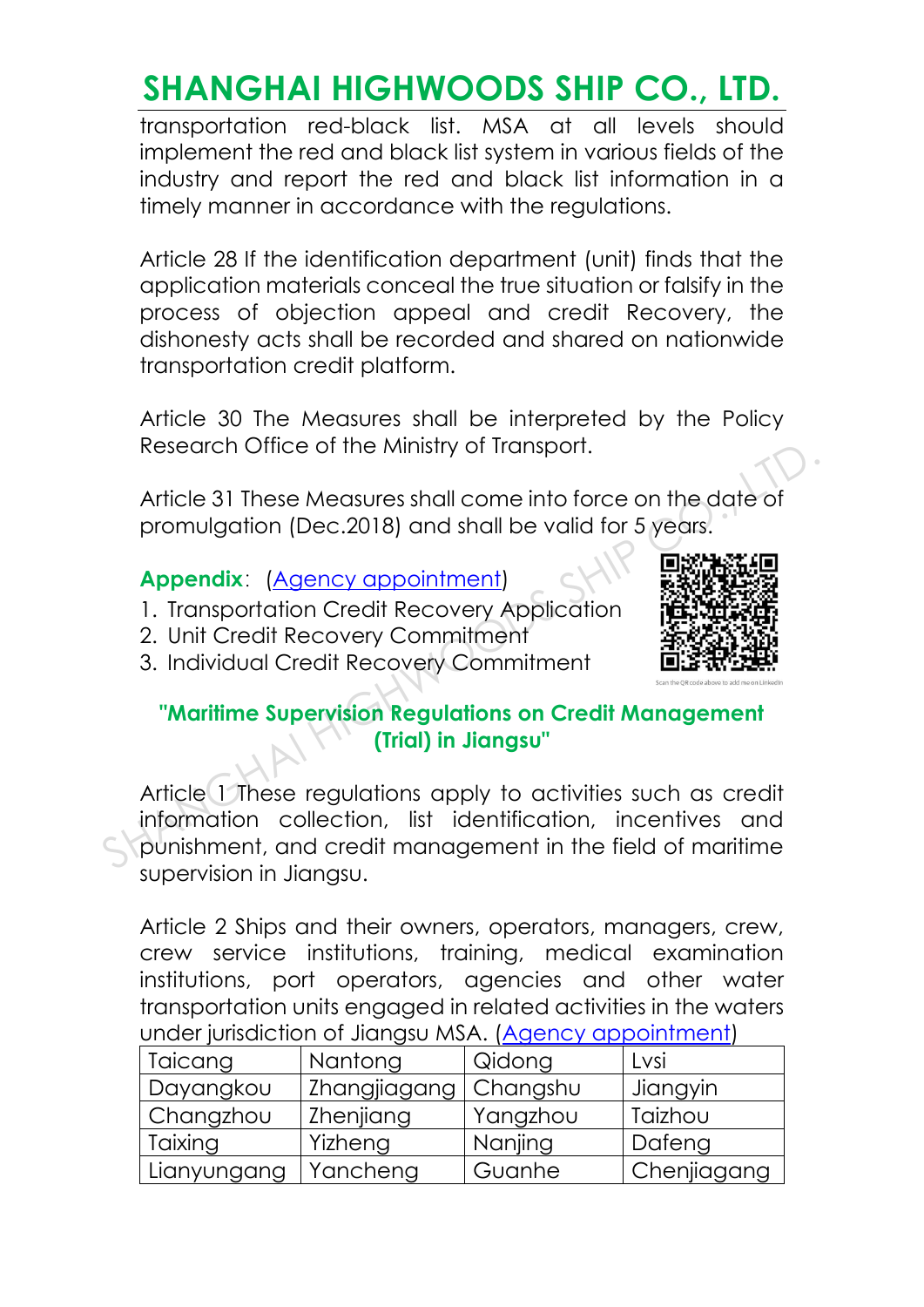Article 3 Jiangsu MSA is in charge of credit management in the waters under jurisdiction of Jiangsu MSA. Each branch of Jiangsu MSA is responsible for organizing and implementing credit management in the area of maritime supervision in its jurisdiction.

※Red List: Trustworthy Joint Incentive List

※Blacklist: Joint disciplinary list for dishonesty

※Yellow List: List of Key tracking

1. "Red List" certification

(1) Won Sea Brave Award from the International Maritime **Organization** 

(2) Touched the traffic individual" or "The most beautiful search and rescue individual.

(3) Appraised by MOT as the last year's "Safety and Integrity Company" or "Safety and Integrity Ship" or "Safety and Integrity Captain"

(4) Appraised by Yangtze River Navigation Administration as "Yangtze River Integrity Port and Shipping Enterprise" or "Integrity Ship on Yangtze River"; Organization<br>
(2) Touched the traffic individual" or "The most beautiful search<br>
and rescue individual.<br>
(3) Appraised by MOT as the last year's "Safety and Integrity<br>
Company" or "Safety and Integrity Ship" or "Safety and

(5) Appraised by Jiangsu MSA as the "Safety and Integrity Company" or "Safety and Integrity Ship" or "Safety and Integrity Captain";

(6) The integrity model recognized by various government departments above the provincial level.

2. Identification of "Yellow List"

(1) Refusing to perform decisions made by MSA;

(2) Refusing to abide by the requirement of water transportation and control made by MSA;

(3) Refusing to obey the emergency search and rescue dispatching command of MSA;

(4) Break the lawful rights and interests of seafarers during the activities of seafarer recruitment, training, service, medical examination, etc.;

(5) Falsification when handling of maritime business;

(6) Violation of credit commitments in the field of maritime supervision;

(7) General acts of dishonesty found by the Jiangsu MSA.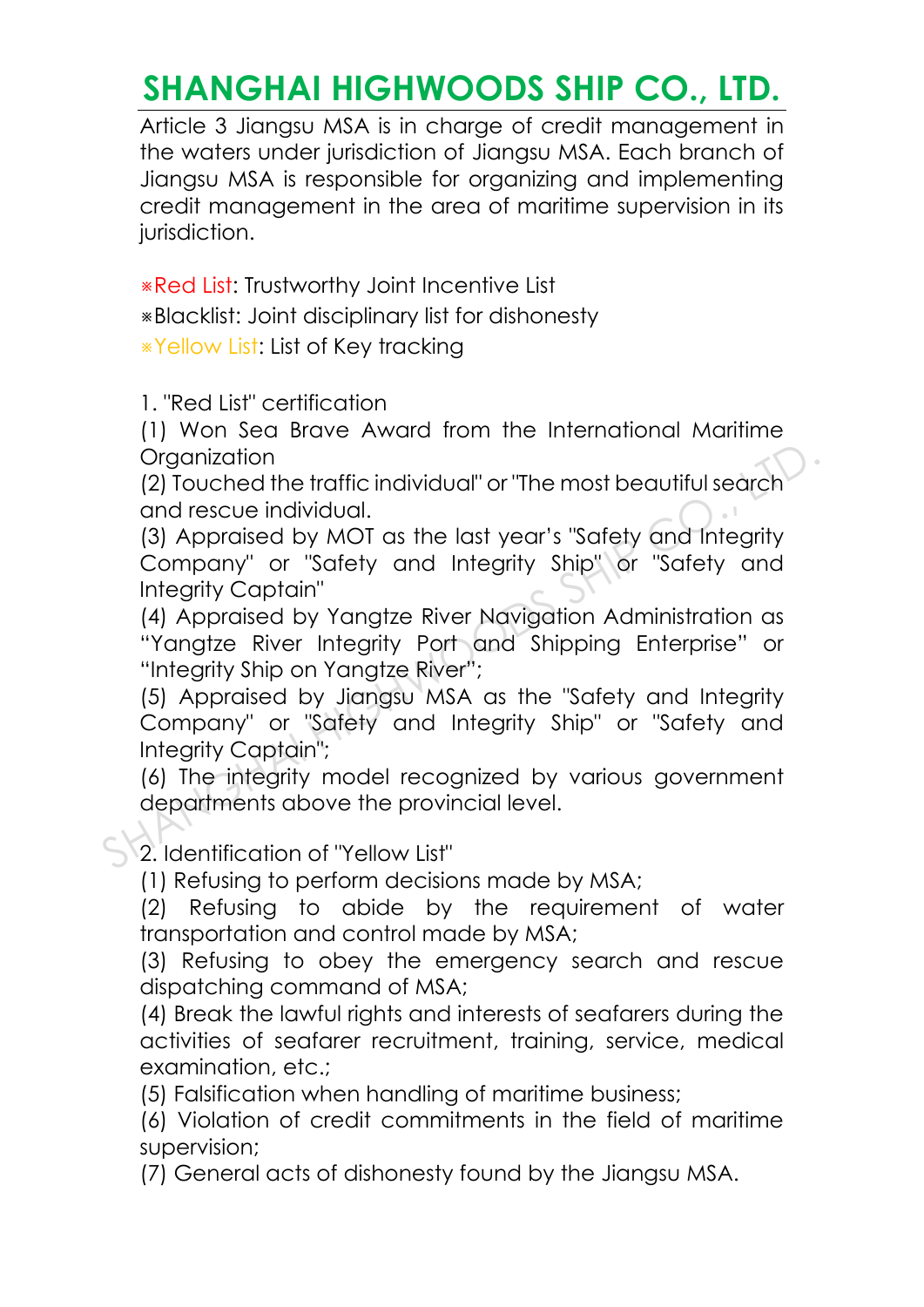3. Identification of "Blacklist"

(1) During the validity of the "Yellow List", the rectification was not completed as required;

(2) Within the validity of the "Yellow List", untrustworthy behavior occurs again;

(3) Being included in the "black list" recognized by the government at or above the provincial level;

(4) Key tracking ships and key tracking shipping companies chosen by MSA;

(5) Shipping companies and ships included in the "black list" of the Yangtze River Navigation Administration;

(6) Serious acts of dishonesty defined by Jiangsu MSA.

Article 4 According to Annex 1 of the Regulations "Catalogue of Serious dishonesty (2020 Edition)", the following behaviors are considered as serious dishonesty.

1. Escape after causing a water traffic accident;

2. Intentional concealment, obscuration, alteration of ship name, home port, load line and other signs;

3. Intentionally failing to install or turn on AIS as required;

4. Inland river vessels illegally participate in sea transportation; 5. Vessels carrying dangerous goods and pollution-hazardous goods concealed or falsely reported when entering or leaving the port; (6) serious acts of aisnonesty defined by Jiangsu MSA.<br>
Article 4 According to Annex 1 of the Regulations "Catalogue<br>
of Serious dishonesty (2020 Edition)", the following behaviors<br>
are considered as serious dishonesty.<br>
1

6. Illegally engaged in STS operation for dangerous bulk liquid cargoes and water pollutants;

7. Uncertified ships boats engaging in illegal water activities;

8. Ship's captains and senior crew members do not hold the certificate of competency;

9. Intentionally damaging or manipulating important equipment and facilities on board, resulting in dangerous situations and accidents;

10. Failure to carry out self-examination before sailing according to regulations and resulting in loss of control and accidents;

11. Escaping maritime Tariff and reach a large amount;

12. Engage in illegal activities in the name of MSA;

13. Transfer of benefits to MSA officers, causing their corrupted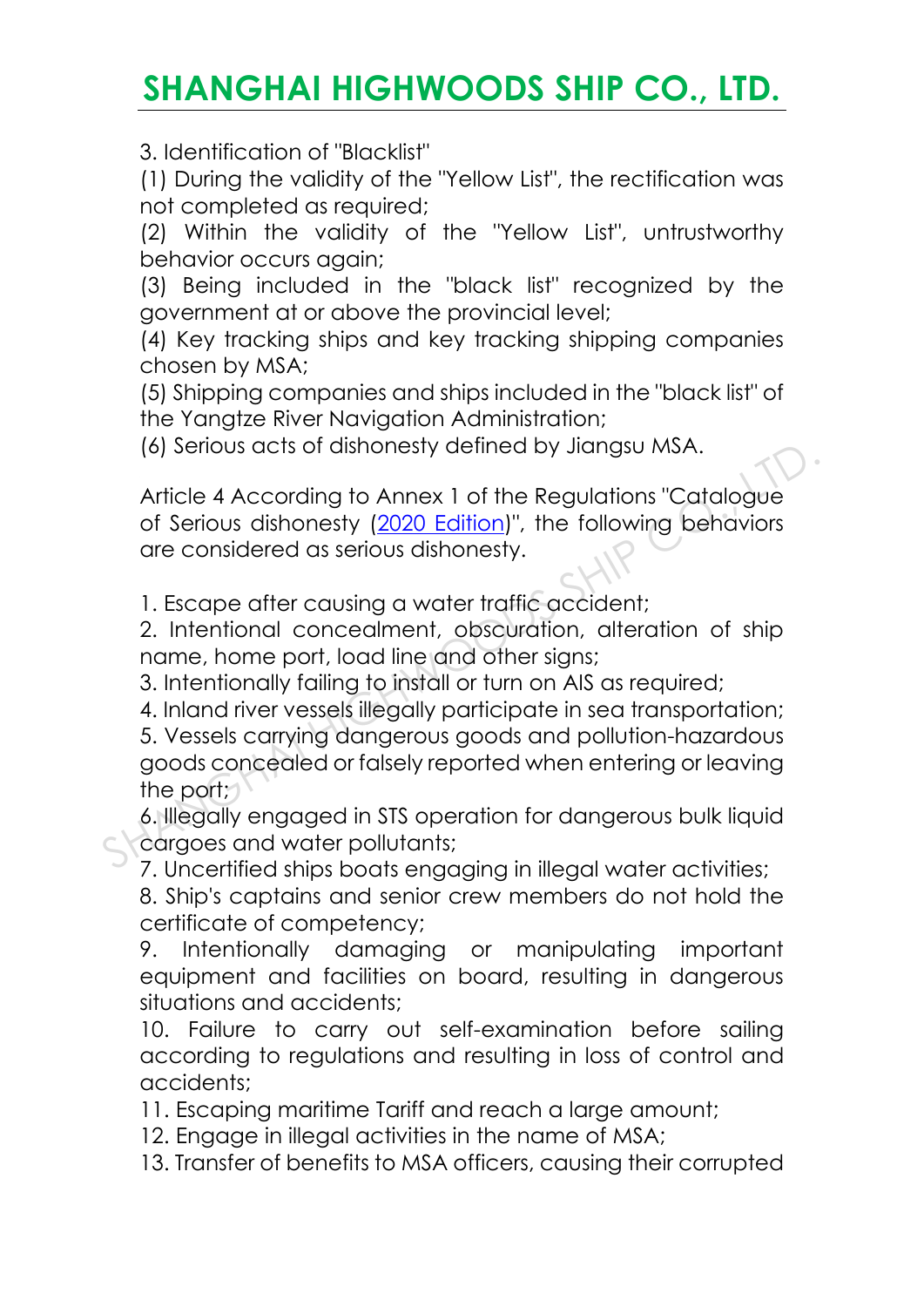or misbehaving.

If the company is instructed to commit the above-mentioned serious dishonest behavior, the company and the specific actors shall be included in the "blacklist".

Article 5 Rules for inter-convert among the lists

i. If the credit body is included in the "black list" and "yellow list", it will no longer be included in the "red list"!

ii. If the credit body is included in the "black list", it will no longer be included in the "yellow list"!

iii. The crew's credit recognition is generally not affected by the ship's or company's credit recognition, except that the ship's or company's credit recognition is directly caused by the crew's behavior.

|   | the ship's or company's credit recognition, except that the<br>ship's or company's credit recognition is directly caused by the |  |  |
|---|---------------------------------------------------------------------------------------------------------------------------------|--|--|
|   | crew's behavior.                                                                                                                |  |  |
|   |                                                                                                                                 |  |  |
|   | Article 6 Incentives and penalties (Protection agency)                                                                          |  |  |
|   | 1. Incentives for the credit body in "Red List"                                                                                 |  |  |
| × | Incentives from MSA                                                                                                             |  |  |
| 1 | Perform inspections as per the statutory minimum spot check ratio and frequency                                                 |  |  |
| 2 | Within the legal processing time limit, the processing time is shortened by 50%                                                 |  |  |
| 3 | "Tolerance handling" for the applied items                                                                                      |  |  |
| 4 | Prioritize transportation                                                                                                       |  |  |
| 5 | Priority in arranging crew examinations;                                                                                        |  |  |
| 6 | Give priority to the implementation of the "direct departure and direct berthing"                                               |  |  |
| 7 | Prioritize the application of other facilitation measures promoted by MSA;                                                      |  |  |
| 8 | Give priority to recommend honorary titles or other awards in maritime assessment.                                              |  |  |
| Ж | Joint incentives                                                                                                                |  |  |
|   | Prioritize anchoring                                                                                                            |  |  |
|   | Priority arrangements for berthing and cargo operations                                                                         |  |  |
|   | Prioritize piloting                                                                                                             |  |  |
|   | Recommend the cargo owner to choose the cargo with priority                                                                     |  |  |
|   | Other convenience measures                                                                                                      |  |  |
|   | 2. "Blacklist" disciplinary measures                                                                                            |  |  |
| × | Punishment at MSA                                                                                                               |  |  |
|   | Checking each arrival of the dishonesty ships                                                                                   |  |  |

2 Ships owned, operated or managed by untrustworthy enterprises must be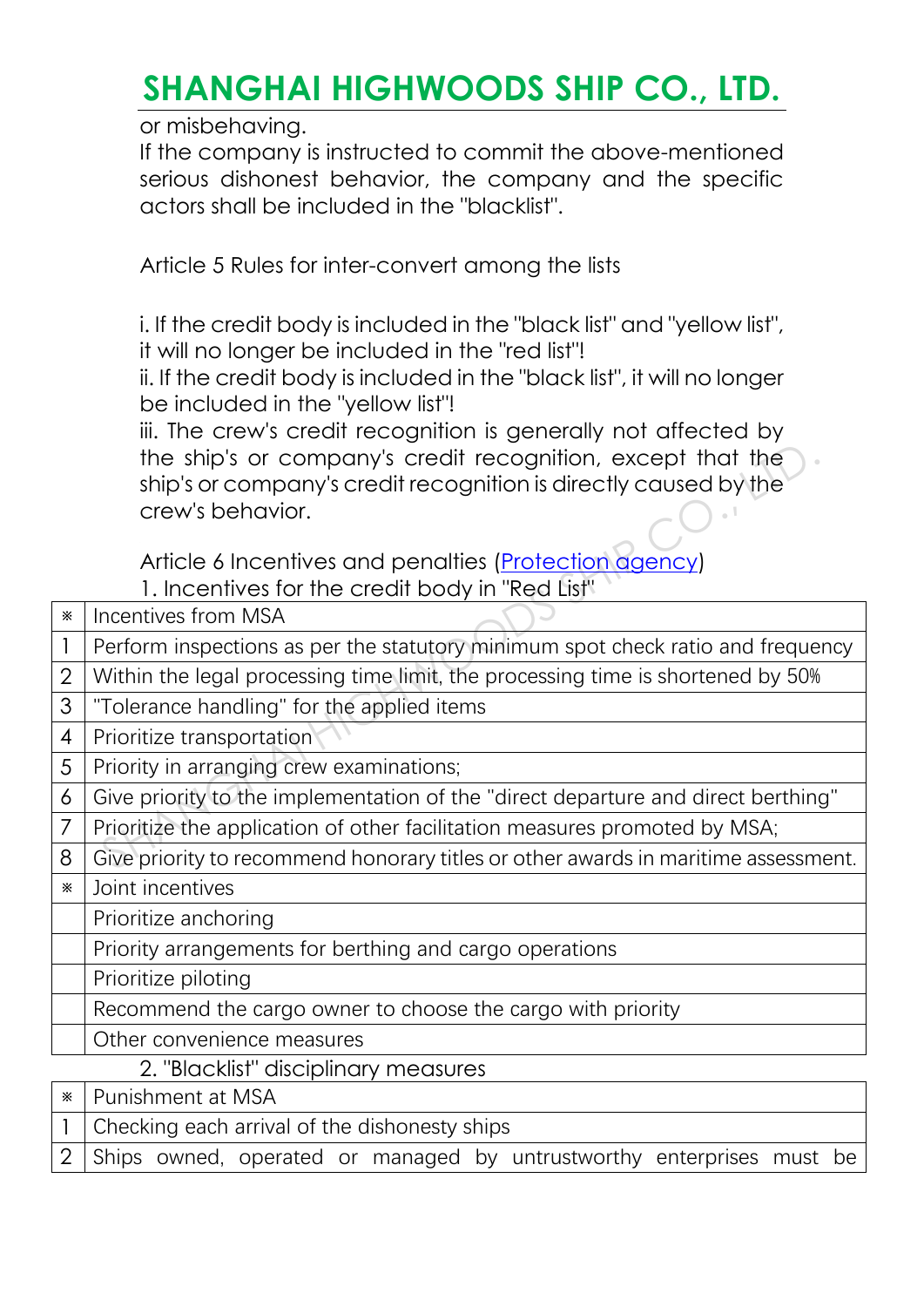|                | inspected for each arrival in the ports under the jurisdiction of Jiangsu MSA.                                                           |  |  |  |
|----------------|------------------------------------------------------------------------------------------------------------------------------------------|--|--|--|
| 3              | Do not accept online applications for MSA permit, filing, confirmation, etc.;                                                            |  |  |  |
| 4              | Strictly enforce administrative penalties;                                                                                               |  |  |  |
| 5              | Restricting in relevant activities until the relevant qualifications are revoked                                                         |  |  |  |
| 6              | Other punishment measures made by Jiangsu MSA.                                                                                           |  |  |  |
| ×              | Industry-level punishment                                                                                                                |  |  |  |
| 1              | Restrict cargo operations at ports and terminals                                                                                         |  |  |  |
| $\overline{2}$ | Remind of cargo owners by carefully choose their service                                                                                 |  |  |  |
| 3              | industry reports, criticisms, public condemnations, disapproval,<br>Warnings,                                                            |  |  |  |
|                | dissuasion                                                                                                                               |  |  |  |
| 4              | Other punishment measures                                                                                                                |  |  |  |
| ×              | Market discipline                                                                                                                        |  |  |  |
|                | MSA pushes the blacklist to market supervisor, financial supervisor and other                                                            |  |  |  |
|                | departments and units to implement market-based constraints and punishment.                                                              |  |  |  |
| ж              | Social restraint                                                                                                                         |  |  |  |
|                | MSA submits the blacklist to the nationwide transportation credit platform and                                                           |  |  |  |
|                | form a record of serious untrustworthy information on its legal representative or                                                        |  |  |  |
|                | main person in charge and actual controller.                                                                                             |  |  |  |
| ж              | Joint disciplinary action in the court system                                                                                            |  |  |  |
|                | MSA establishes a joint disciplinary mechanism with the maritime courts and local                                                        |  |  |  |
|                | people's courts to punish credit bodies who have been included in the "blacklist"                                                        |  |  |  |
|                |                                                                                                                                          |  |  |  |
|                | 3."Yellow List" Supervisory Measures                                                                                                     |  |  |  |
|                |                                                                                                                                          |  |  |  |
|                | For the credit bodies listed in the "yellow list", MSA shall list them<br>as the key tracking objects of supervision and inspection, and |  |  |  |
|                |                                                                                                                                          |  |  |  |

For the credit bodies listed in the "yellow list", MSA shall list them as the key tracking objects of supervision and inspection, and increase the proportion and frequency of spot checks of administrative inspections.

Article 7 MSA encourages administrative counterparts to provide credit rating reports issued by public credit service agencies and third-party credit service agencies. For the administrative counterparts to make credit commitments, MSA can implement convenient measures such as "green channel" and "tolerance application" according to the actual situation. MSA can optimize the approval process according to law for matters that are handled by administrative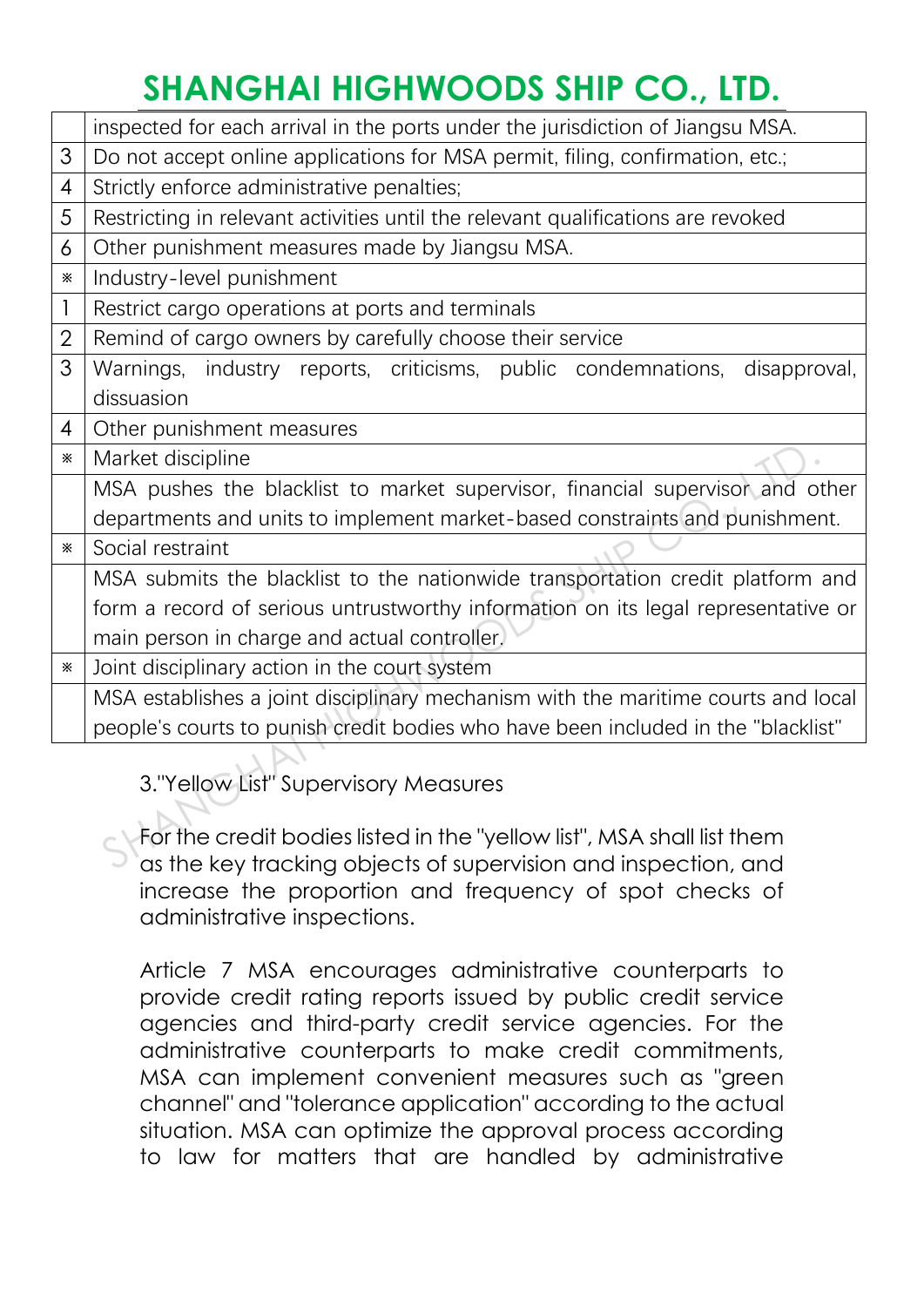counterparts with high credit evaluation. MSA can obtain the credit review report of the credit body from the public credit information center. In response to the application of the relevant unit or organization, MSA may issue credit records of credit bodies in the field of maritime supervision according to law.

Article 8 Before publishing the "red list" and "black list", Jiangsu MSA shall publish it on the website. The publish period is 10 working days. If the involved parties have objections to the credit list information, they have the right to make statements and defenses, which are subject to verification and processing by Jiangsu MSA. After receiving the objection application, Jiangsu MSA completes the verification within 15 working days and informs the applicant of the verification result in time. The subject of untrustworthiness has been 6 months from the date of being included in the "black list", and has fulfilled its relevant obligations, completed the rectification requirements, and can apply for credit restoration to MSA where the untrustworthiness was confirmed (Annex 2). Key tracking ships and key tracking shipping companies have been included in the "black list" can apply for credit recovery after completing the rectification by submitting application to MOT for obtaining approval. The local MSA shall complete the verification of the rectification situation within 30 days and promptly notify the results of the credit recovery process. and defenses, which are subject to verification and<br>processing by Jiangsu MSA. After receiving the objection<br>application, Jiangsu MSA completes the verification within 15<br>working days and informs the applicant of the verif

Any conditions listed hereunder cannot apply for recovery

(1) Less than one year from the last credit recovery;

(2) The credit recovery has been accumulated twice or more within 3 years.

Appendix

1. Release period

In principle, Jiangsu MSA publishes the credit list once a quarter, and can release it any time necessary.

2. List validity

The validity of the "red list" and "black list" is determined and made by the Jiangsu MSA. In principle, it is one year, and generally no more than three years. If the circumstances of